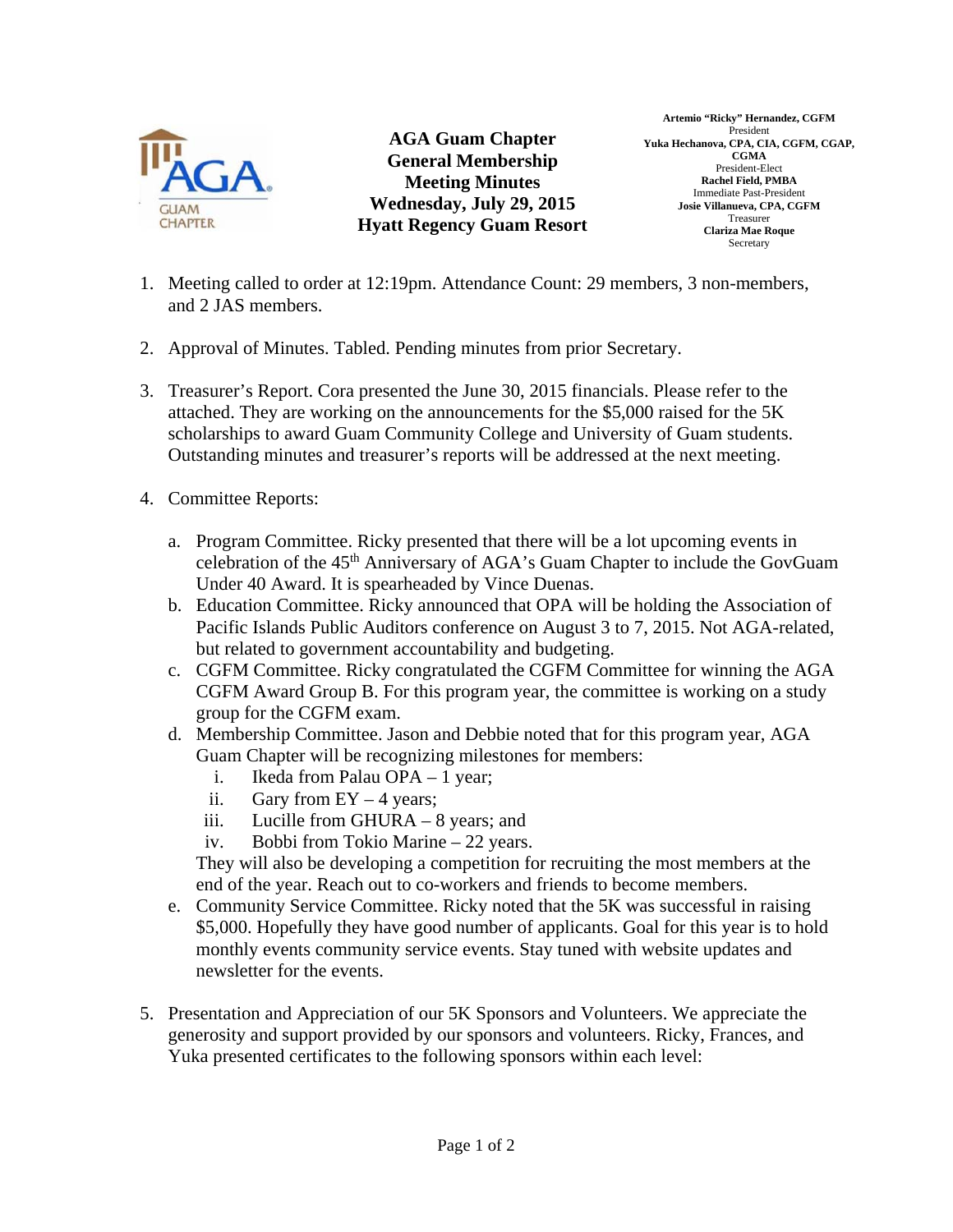- a. Platinum: Deloitte, Ernst & Young, Pacific Daily News, Coast360 Federal Credit Union. Representatives from Bank of Guam, Cherry Media Vision, and Data Management Resources were not present, but recognized for their support.
- b. Silver: American Printing Corp., Core Tech International, and Dan Fitzgerald
- c. Bronze: Community First Credit Unit, Foremost Foods, National Office Supply, and Nissan Motors Corp.
- d. Friends: AM Insurance, Marcia Briones, Paradise Fitness, Smith Bridge Guam, Inc., Tony Roma's, and Triple J.

Without their donations and their support, the 5K would not have been the success it was. There were 70 to 75 volunteers and their certificates are available on the way out.

- 6. Raffle Winner is Maria Allora Esmero from the UOG JAS.
- 7. Other Matters. None.
- 8. Next Meeting: Wednesday, August 26, 2015 at 12 noon. Location is to be announced.
- 9. Meeting adjourned at 12:48pm. Debbie motioned to adjourn meeting and Frances seconds. All were in favor.

Minutes prepared by: /s/ Clariza Roque AGA – Guam Chapter Secretary